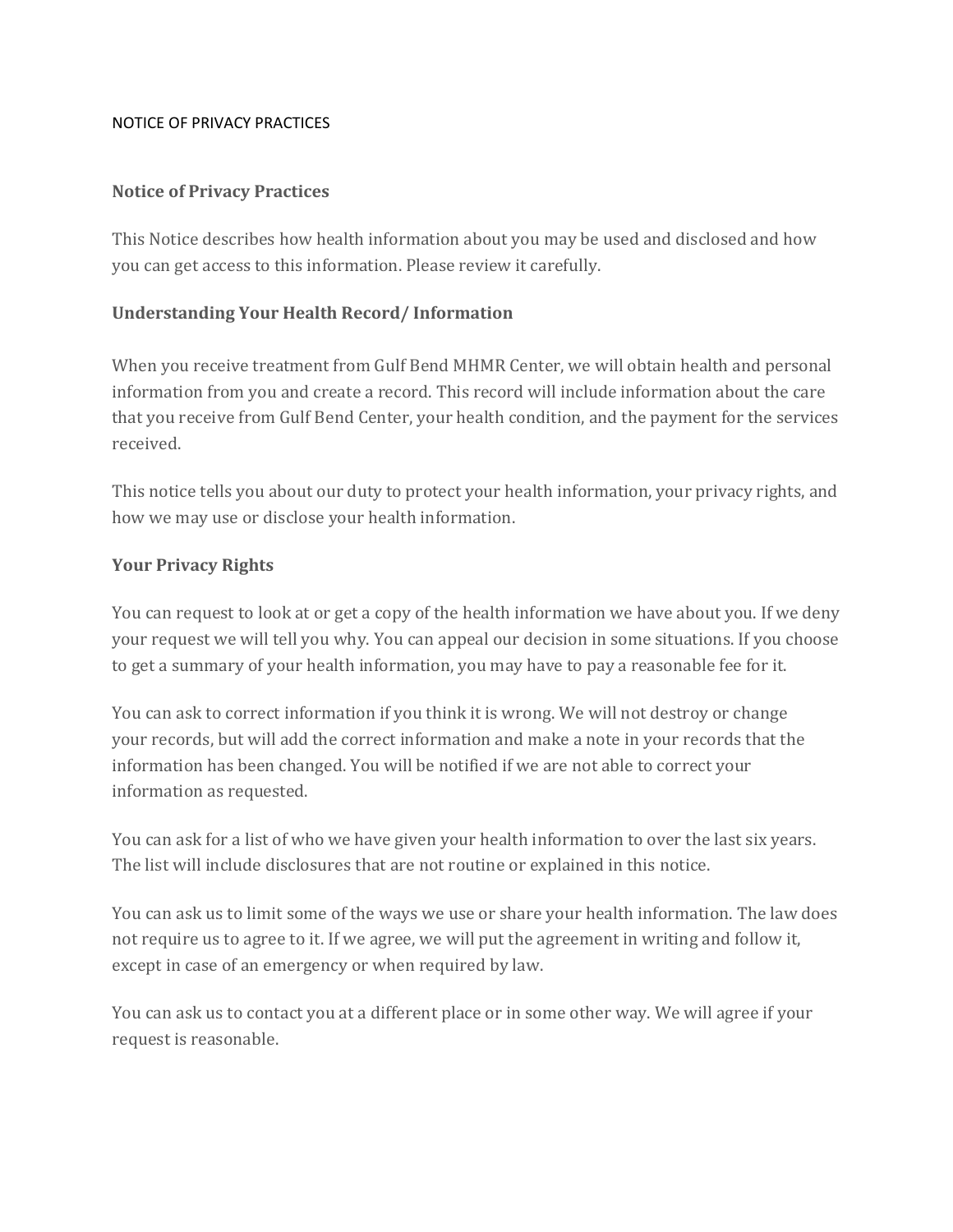You have the right to take back your written permission for Gulf Bend Center to disclose your health information. You will be unable to take back your permission if your information was already disclosed based on your written permission.

You can get a copy of this notice any time that you ask for it.

You must provide us with a written request for the above privacy rights, except for requests to obtain a paper copy of this notice. Requests should be mailed to Gulf Bend Center's Privacy Officer, 6502 Nursery Drive, Ste. 100, Victoria, Texas 77904.

## **Gulf Bend Center's Duties**

We are required by law to protect the privacy of your health information. We will not use or let other people see your health information without your permission, except in the ways we tell you in this notice.

· We will ask you for your written permission (authorization) to use or disclose your health information. There are times when we are allowed to use or disclose your health information without your permission, as explained in this notice.

· We are required by law to give you this notice of our legal duties and privacy practices. We are required to follow the terms of this notice. We will ask you to sign an acknowledgement that you received this notice. We can change the contents of this notice. If we do, we will have copies of the new notice at our service sites and on our website – www.gulfbend.org.

· Our employees must protect the privacy of your health information as part of their jobs. We do not let our employees see your health information unless they need it as part of their jobs.

· We will not disclose information about you related to HIV/AIDS without your specific written permission, unless the law allows us to disclose the information.

· If you are being treated for alcohol or drug use, your records are protected by federal law and regulations found in the Code of Federal Regulations at Title 42, Part 2. Violation of these laws that protect alcohol or drug abuse treatment records is a crime, and suspected violations may be reported to appropriate authorities in accordance with federal regulations. Federal law will not protect any information about a crime committed by you either at Gulf Bend Center or against any person who works for Gulf Bend Center or about any threat to commit such a crime. Federal laws and regulations do not protect any information about suspected child abuse or neglect from being reported under state law to appropriate state or local authorities.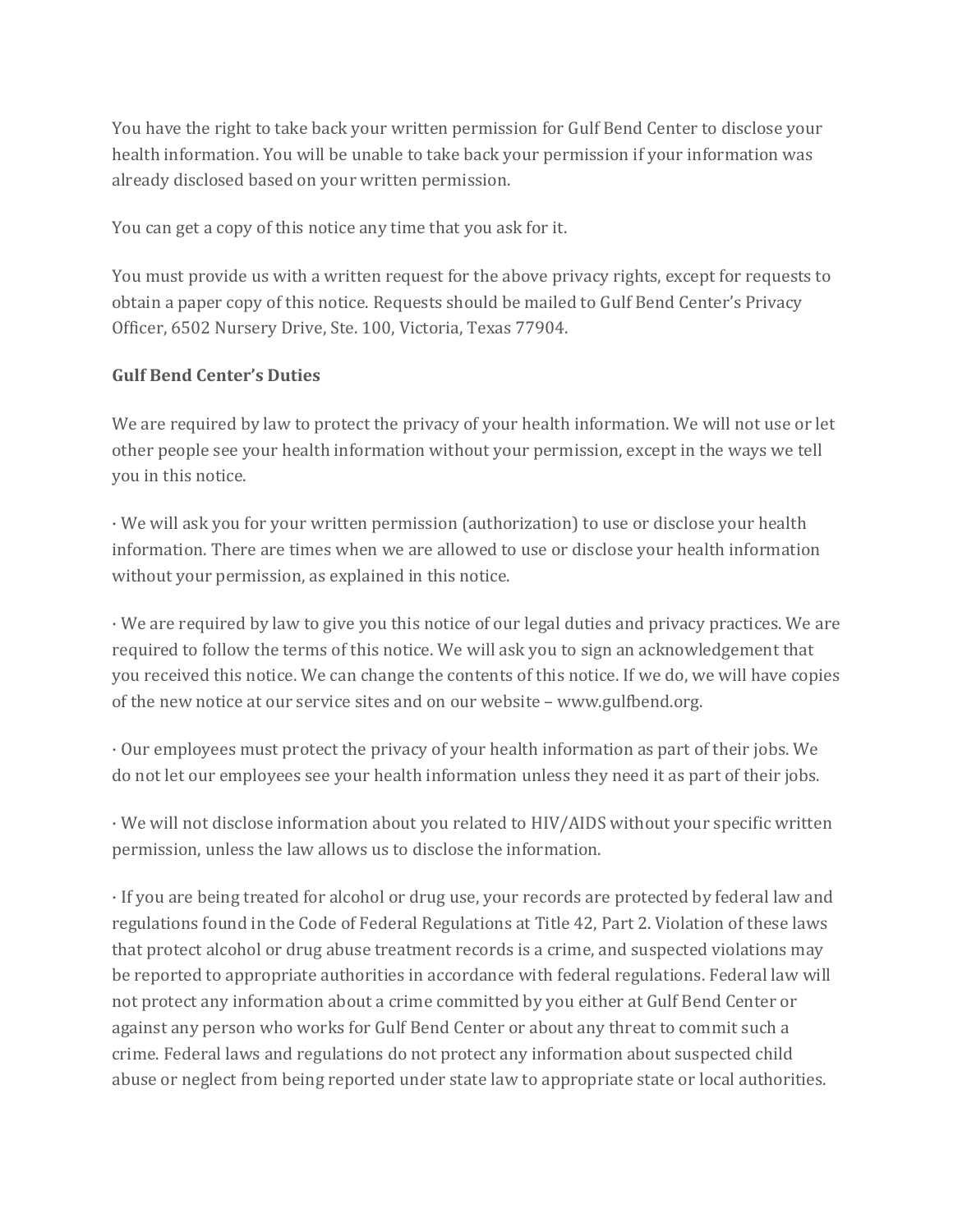# **Gulf Bend Center may only disclose information about alcohol or drug abuse treatment without your permission as follows:**

- · Pursuant to a special court order that complies with Federal Regulations;
- · For a medical emergency;
- · For research, audit, or program evaluation; or
- · To Advocacy, Inc. and/or the Texas Department of Protective and Regulatory Services, as allowed by law, to investigate a report that you have been abused or have been denied your rights.

## **Treatment, Payment and Health Care Operations**

We may use or disclose your health information to provide care to you, to obtain payment for that care, or for our own health care operations. Health information about you may be exchanged between the Texas Department of Mental Health and Mental Retardation, local mental health or mental retardation authorities, community MHMR centers, and contractors of mental health and mental retardation services, for purposes of treatment, payment, or health care operations without your permission.

### **Treatment**

We may share health information about you to provide, coordinate, or manage health care or related services. This includes providing care to you, consulting with another health care provider about you, and referring you to another health care provider. Example: We may provide your primary care physician with copies of various reports to assist in treating you once you are discharged from care at the Center. The Center will also disclose your health information to medical personnel in the case of a medical emergency or crisis.

### **Payment**

We can use or disclose health information to arrange for payment for providing services to you, such as the Medicaid program. Example: Information about your diagnosis and the services we provided is included in the bills we submit to your health insurance plan so they can confirm that services were provided.

### **Health Care Operations**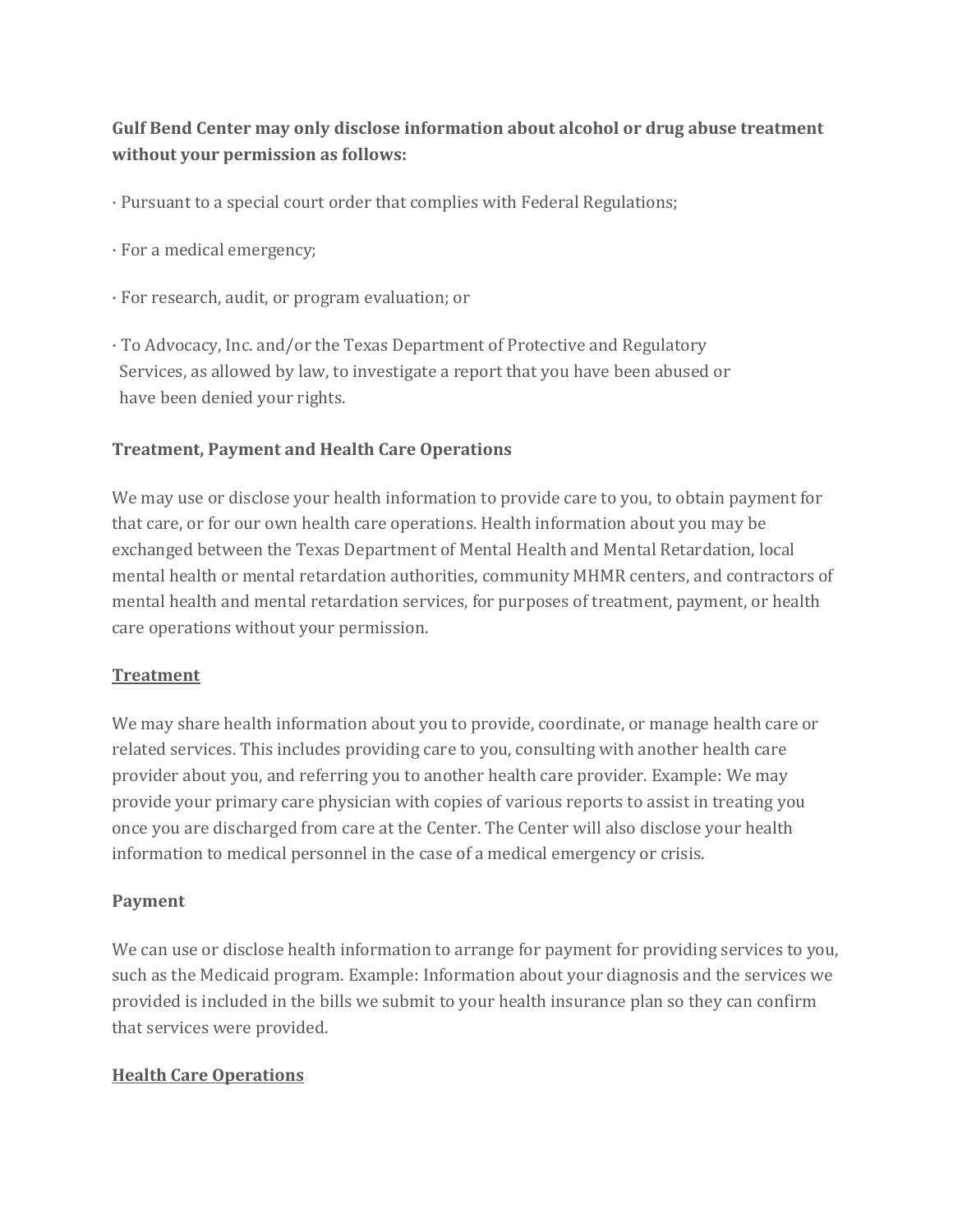We can also use your health information for health care operations such as care coordination, conducting licensing activities, providing auditing functions, business planning, and reviewing performance of professionals. Example: Our quality assurance staff reviews records to be sure we are delivering appropriate treatment of high quality.

Unless you are receiving treatment for alcohol or drug abuse, Gulf Bend Center is permitted to use or disclose your health information without your permission for the following purposes: When required by law.

**To report suspected child abuse or neglect** to a government authority.

**For research.** We may disclose your health information if a research board says it can be used for a research project, or if information identifying you is removed from your health information.

**To a government authority if we think that you are a victim of abuse.** We may disclose your health information to a person legally authorized to investigate a report that you have been abused or denied your rights.

**To Advocacy, Inc.** in accordance with federal law, to investigate a complaint by you or on your behalf.

**For public health and health oversight activities.** We will disclose your health information when we are required to collect information about a disease or injury, for public health investigations, or to report vital statistics.

**For purposes relating to death**. If you die, we may disclose health information about you to your personal representative and to coroners or medical examiners to identify you or determine the cause of death.

**To a correctional institution i**f you are in their custody and your health information is needed to provide health care to you.

**For a government benefits program**. We may use or disclose your health information needed to operate a government benefit program, such as Medicaid.

**To your legally authorized representative (LAR)**. We may share your health information with a person appointed by a court to represent your interests.